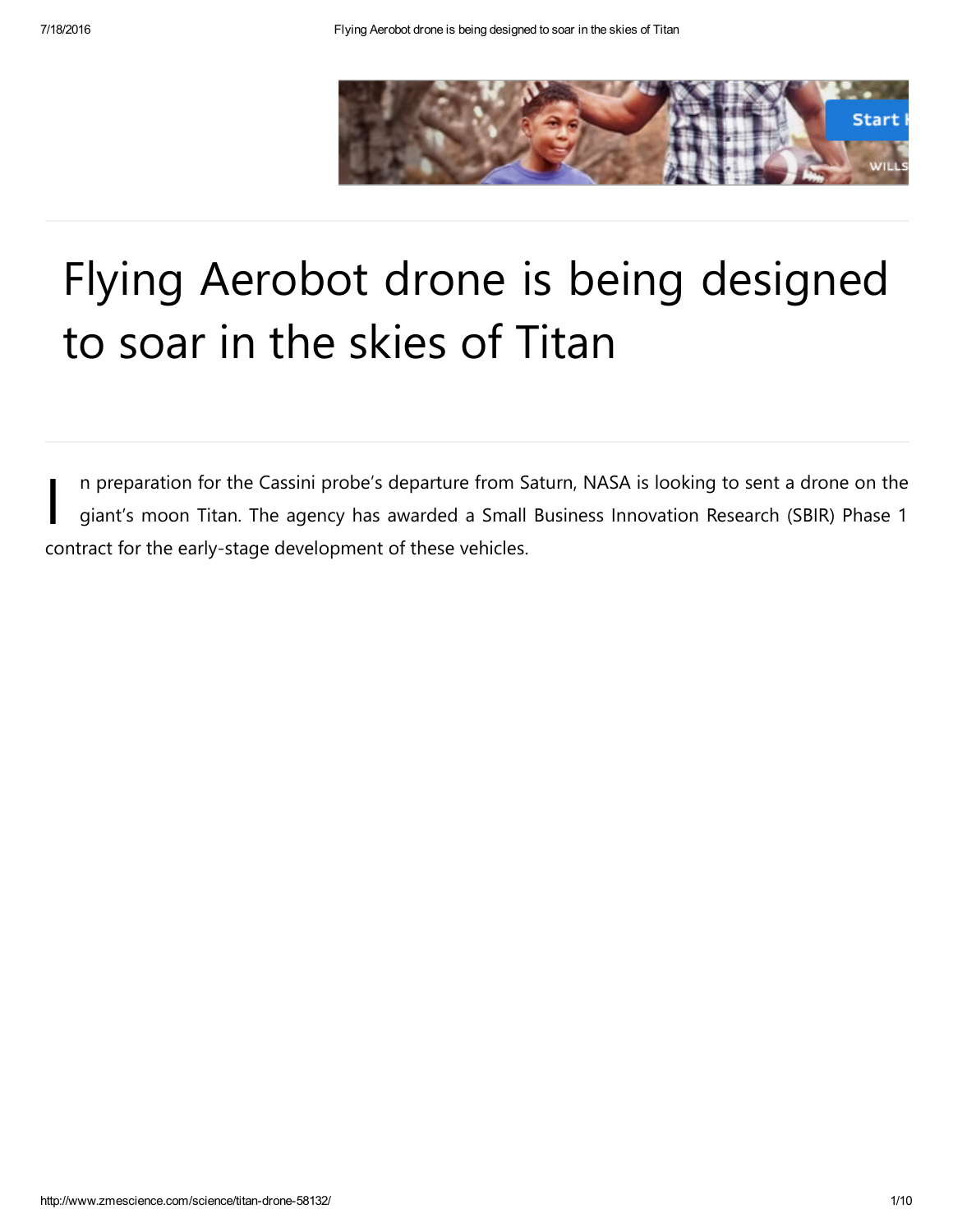

*Artist's impression of a winged vehicle entering the atmosphere of Saturn's moon Titan. Credit: GAC/NGAS*

Two private companies, Global Aerospace Corp. and Northrop Grumman Aerospace Systems, have been picked by NASA to design a vehicle which will explore the surface of Saturn largest moon, known as the Titan Winged Aerobot. The agency also requested that they prepare a prototype of the vehicle for